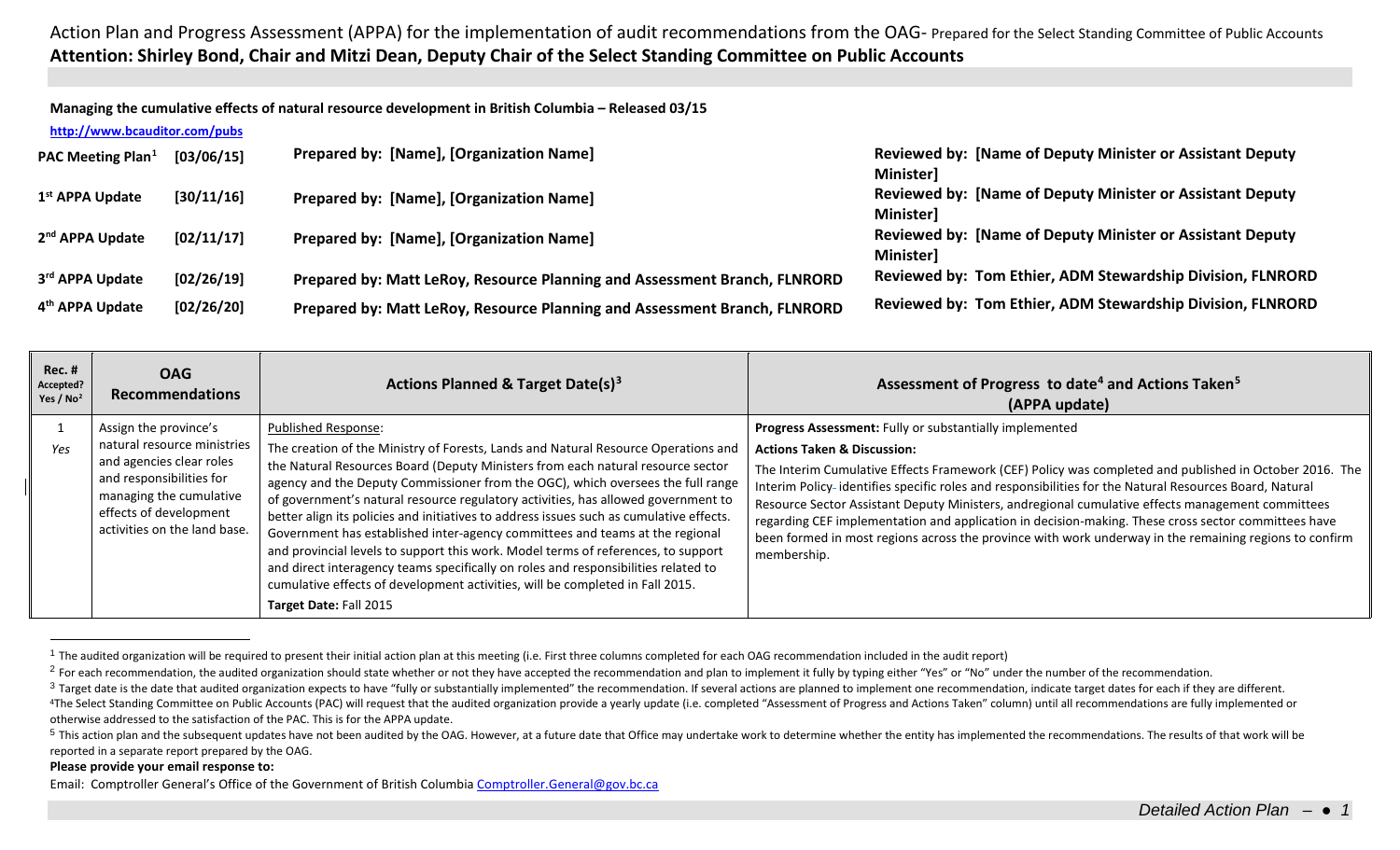| <b>Rec. #</b><br>Accepted?<br>Yes / No <sup>2</sup> | <b>OAG</b><br><b>Recommendations</b>                                                                                                                                                                                             | Actions Planned & Target Date(s) <sup>3</sup>                                                                                                                                                                                                                                                                                                                                                                                                                                                                                                                                                                                          | Assessment of Progress to date <sup>4</sup> and Actions Taken <sup>5</sup><br>(APPA update)                                                                                                                                                                                                                                                                                                                                                                                                                                                                                                                                                                                                                                                                                                                                                                                                                                                                                                                                                                                                                                                                                                                                                                                                                                                                                                                                                                                                                              |
|-----------------------------------------------------|----------------------------------------------------------------------------------------------------------------------------------------------------------------------------------------------------------------------------------|----------------------------------------------------------------------------------------------------------------------------------------------------------------------------------------------------------------------------------------------------------------------------------------------------------------------------------------------------------------------------------------------------------------------------------------------------------------------------------------------------------------------------------------------------------------------------------------------------------------------------------------|--------------------------------------------------------------------------------------------------------------------------------------------------------------------------------------------------------------------------------------------------------------------------------------------------------------------------------------------------------------------------------------------------------------------------------------------------------------------------------------------------------------------------------------------------------------------------------------------------------------------------------------------------------------------------------------------------------------------------------------------------------------------------------------------------------------------------------------------------------------------------------------------------------------------------------------------------------------------------------------------------------------------------------------------------------------------------------------------------------------------------------------------------------------------------------------------------------------------------------------------------------------------------------------------------------------------------------------------------------------------------------------------------------------------------------------------------------------------------------------------------------------------------|
| $\overline{2}$<br>Yes                               | Introduce tools such as<br>legislation and policy that<br>will enable all of the<br>province's natural<br>resource sector ministries<br>and agencies to coordinate<br>cumulative effects<br>management across all the<br>sectors | <b>Published Response:</b><br>Policy for consideration of cumulative effects in natural resource decisions will be<br>completed by fall 2015. By April 2016, a comprehensive policy and procedures<br>manual will be completed; as well as an assessment of, and recommendations for,<br>any potential legislative changes. Government, through the Natural Resource<br>Permitting Project, is also developing the systems to ensure that cumulative effects<br>information will be easily accessible to proponents early on in the permitting intake<br>process, as well as to decision-makers.<br>Target Date: Fall 2015; April 2016 | Progress Assessment: Fully or substantially implemented<br><b>Actions Taken &amp; Discussion:</b><br>Interim CEF policy completed and approved by the DMCNR (October 2016).<br>Guidance letter sent to all NRS statutory decision-makers from the DMCNR to communicate CEF Interim<br>Policy approval and what that means for statutory decision-makers (February 2017).<br>The Chief Forester issued expectations to consider cumulative effects as Forest Stewardship Plans are<br>renewed by licensees; supported by the Letters of Expectations from Resource District Managers.<br>Roles & Responsibilities for CEF Implementation have been further defined and documented (May 2017).<br>Mechanisms to coordinate consideration of cumulative effects management across government's natural<br>resource sector agencies have been established as part of policy.<br>Phased implementation will continue to be monitored to evaluate recommendations for legislative<br>changes. Opportunities for changes to the Forest and Range Practices Act, to increase opportunities for<br>consideration of cumulative effects in decisions under the act and associated regulations, are being<br>considered as part of the FRPA policy review.<br>Approved cumulative effect assessment results are being made available in the BC Data catalogue and<br>iMap as reports are published.<br>Assessment of cumulative effects for many major project proposals is already enabled in the Environmental<br>Assessment Act. |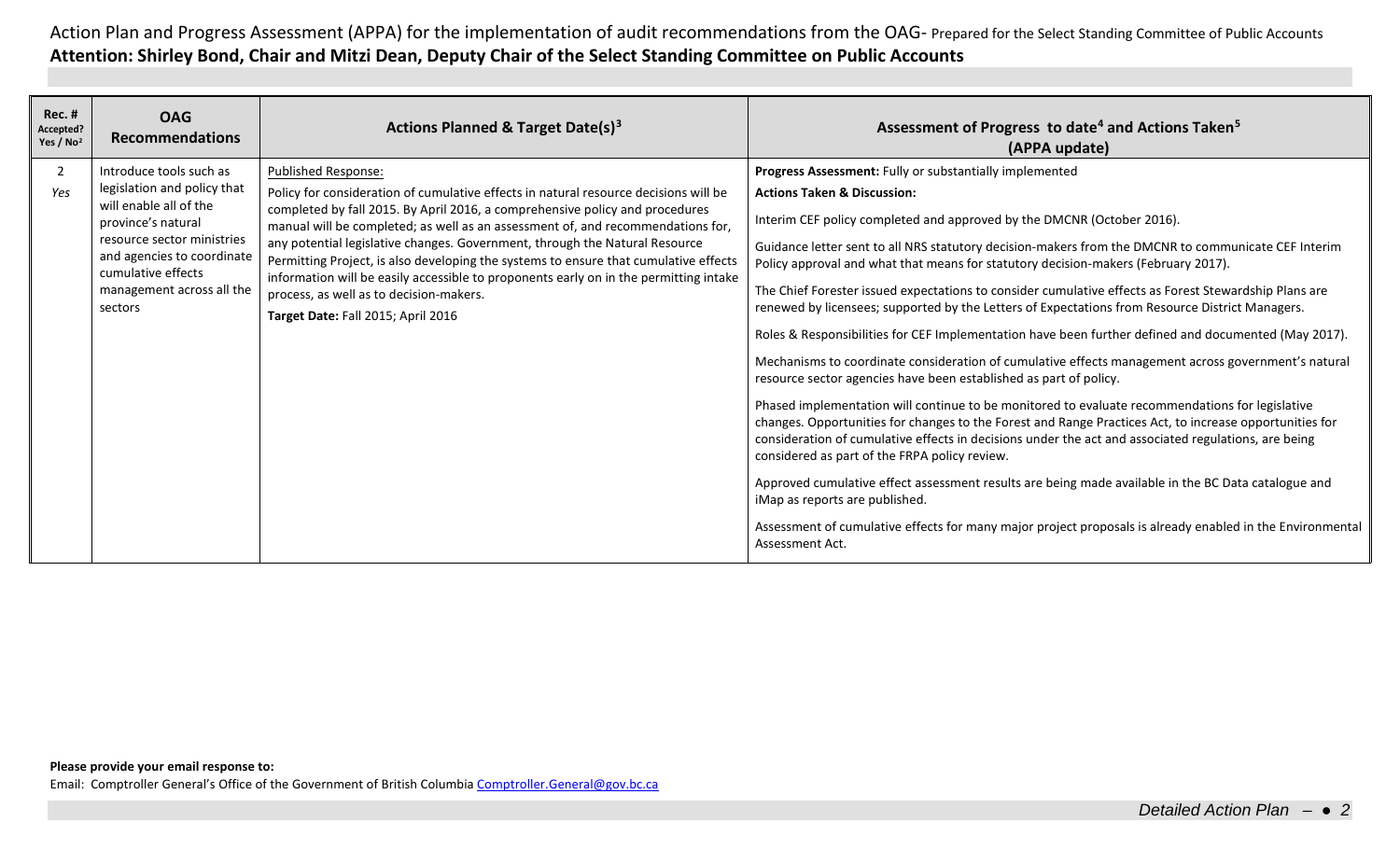| <b>Rec. #</b><br>Accepted?<br>Yes / No <sup>2</sup> | <b>OAG</b><br><b>Recommendations</b>                                                                                                                               | Actions Planned & Target Date(s) <sup>3</sup>                                                                                                                                                                                                                                                                                                                                                                                                       | Assessment of Progress to date <sup>4</sup> and Actions Taken <sup>5</sup><br>(APPA update)                                                                                                                                                                                                                                                                                                                                                                                                                                                                                                                                                                                                                                                                                                                                                                                                                                                                                                                                                                                                                                                                                                                                                                                                                                                                                                                                                                                                                                                                                                                                                                                                                                                                                                                                                                                                                                                                                                                                                                                                                                                                                                  |
|-----------------------------------------------------|--------------------------------------------------------------------------------------------------------------------------------------------------------------------|-----------------------------------------------------------------------------------------------------------------------------------------------------------------------------------------------------------------------------------------------------------------------------------------------------------------------------------------------------------------------------------------------------------------------------------------------------|----------------------------------------------------------------------------------------------------------------------------------------------------------------------------------------------------------------------------------------------------------------------------------------------------------------------------------------------------------------------------------------------------------------------------------------------------------------------------------------------------------------------------------------------------------------------------------------------------------------------------------------------------------------------------------------------------------------------------------------------------------------------------------------------------------------------------------------------------------------------------------------------------------------------------------------------------------------------------------------------------------------------------------------------------------------------------------------------------------------------------------------------------------------------------------------------------------------------------------------------------------------------------------------------------------------------------------------------------------------------------------------------------------------------------------------------------------------------------------------------------------------------------------------------------------------------------------------------------------------------------------------------------------------------------------------------------------------------------------------------------------------------------------------------------------------------------------------------------------------------------------------------------------------------------------------------------------------------------------------------------------------------------------------------------------------------------------------------------------------------------------------------------------------------------------------------|
| 3<br>Yes                                            | Provide its decision-<br>makers with instruction<br>and training on how to<br>assess and manage<br>cumulative effects when<br>authorizing natural<br>resource use. | <b>Published Response:</b><br>A detailed training and extension plan is being completed. Training will start with<br>select staff as part of finalizing the policy for the consideration of cumulative effect<br>assessments in natural resource decisions. A full training package will be<br>implemented throughout 2015 to support province-wide implementation of the<br>Cumulative Effects Framework (April 2016).<br>Target Date: Spring 2016 | Progress Assessment: Partially implemented<br><b>Actions Taken &amp; Discussion:</b><br>Guidance letter sent to all NRS statutory decision-makers from the DMCNR to communicate CEF Interim<br>Policy approval and what that means for statutory decision-makers (February 2017).<br>A number of decision makers have already considered the available cumulative effect assessments to<br>support a variety of decision contexts. Insights from these early applications have been documented and<br>shared through existing forums and case studies. Case studies have been published on the external facing<br>CEF website, with more to come in the next year.<br>Delegated decision makers at the Environmental Assessment Office (EAO) have access to guidance on<br>cumulative effects assessments in the Guideline For The Selection Of Valued Components and Assessment<br>of Potential Effects (2013). In addition, a communication bulletin was issued to support integration of<br>regional-scale cumulative effects assessment into existing project-scale cumulative effects assessment<br>required as a part of the Environmental Assessment Act. This is currently being updated to reflect the<br>Environmental Assessment Act 2018.<br>Training and extension is ongoing as assessment results/reports are released in different regions.<br>Operational guidance specific to individual business areas (e.g. mining, lands) is under development.<br>Workshops and engagement with decision makers is ongoing to support development and implementation<br>of this guidance . (e.g. engagement with forestry decision makers in April 2019, planned engagement with<br>Mines decision makers in early 2020).<br>Guidance is being developed for using the results of grizzly bear assessements in a range of operational to<br>strategic decision making and will be released in 2020/21. Similar guidance for other values is planned.<br>FLNR North East Region has developed regional guidance pursuant to the CEF Interim Policy for considering<br>CE in decision-making, and an internal community of practice to provide support to government decision<br>makers. |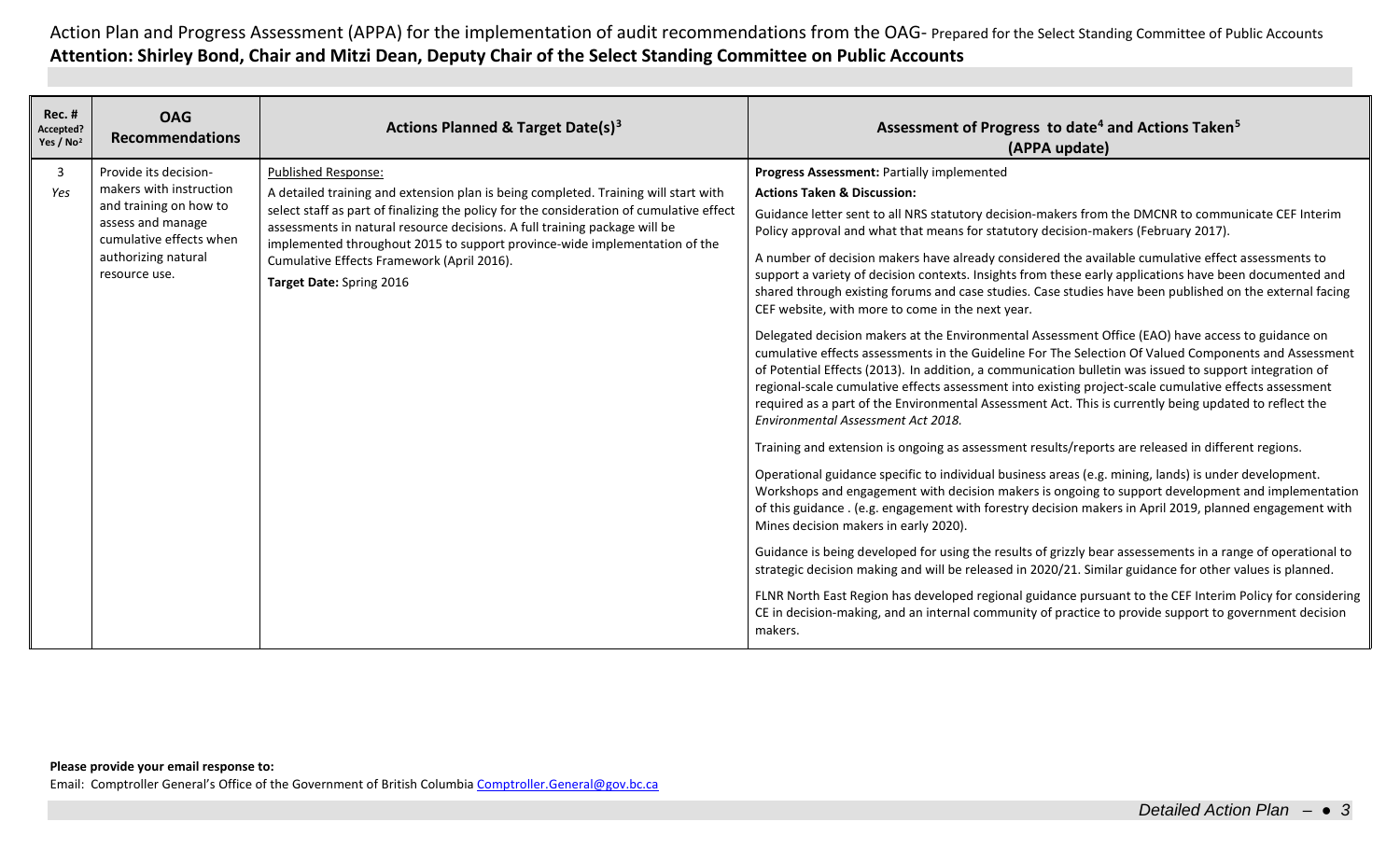| <b>Rec. #</b><br>Accepted?<br>Yes / No <sup>2</sup> | <b>OAG</b><br><b>Recommendations</b>         | Actions Planned & Target Date(s) <sup>3</sup>                                                                                                                                                                                                                     | Assessment of Progress to date <sup>4</sup> and Actions Taken <sup>5</sup><br>(APPA update)                                                                                                                                                                                                                                                                                                                        |
|-----------------------------------------------------|----------------------------------------------|-------------------------------------------------------------------------------------------------------------------------------------------------------------------------------------------------------------------------------------------------------------------|--------------------------------------------------------------------------------------------------------------------------------------------------------------------------------------------------------------------------------------------------------------------------------------------------------------------------------------------------------------------------------------------------------------------|
| 4                                                   | Consider cumulative                          | <b>Published Response:</b>                                                                                                                                                                                                                                        | Progress Assessment: Fully or substantially implemented                                                                                                                                                                                                                                                                                                                                                            |
| Yes                                                 | effects when authorizing<br>natural resource | Cumulative effects are considered in authorization decisions, both with and                                                                                                                                                                                       | <b>Actions Taken &amp; Discussion:</b>                                                                                                                                                                                                                                                                                                                                                                             |
|                                                     | development, and                             | without formal cumulative effects assessments. The consideration depends on the<br>regulatory and policy context for the decision, as set by regulatory requirements.                                                                                             | Improved consideration of cumulative effects enabled by:                                                                                                                                                                                                                                                                                                                                                           |
|                                                     | document the rationale                       | Further, land use plans, other land objectives, and best management practice<br>for its decisions.<br>standards already account for much of the management of cumulative effects in<br>the context of natural resource development authorizations.                | CEF Interim policy and supporting Guidance Letter to statutory decision-makers.                                                                                                                                                                                                                                                                                                                                    |
|                                                     |                                              |                                                                                                                                                                                                                                                                   | Area-based Analysis Tool developed by the Oil and Gas Commission and in use to support the consideration<br>of cumulative effects and the potential impacts of oil and gas development since 2014.                                                                                                                                                                                                                 |
|                                                     |                                              | At the time of publication of the Auditor General's report a policy document to<br>improve consistency of these considerations is being finalized and a comprehensive<br>policy and procedures manual will be completed by April 2016.<br>Target Date: April 2016 | Ministry of Forests, Lands Natural Resource Operations and Rural Development (FLNRORD) is actively<br>considering specific CE assessments where available in making authorization and other types of statutory<br>and strategic decisions. Examples include Timber Supply Review, Forest Stewardship Plans, First Nations<br>consultation and strategic engagement and Land Act authorizations.                    |
|                                                     |                                              |                                                                                                                                                                                                                                                                   | Ministers consider cumulative effects in their decision making whether to issue an Environmental<br>Assessment Certificate, required for many major project proposals.                                                                                                                                                                                                                                             |
|                                                     |                                              |                                                                                                                                                                                                                                                                   | Operational guidance specific to individual business areas (e.g. mining, lands) is under development in<br>collaboration with leads from each business area. Workshops and engagement with decision makers is<br>ongoing to support development and implementation of this guidance (e.g. engagement with forestry<br>decision makers in April 2019, planned engagement with Mines decision makers in early 2020). |
|                                                     |                                              |                                                                                                                                                                                                                                                                   | A number of decision makers have already considered the available cumulative effect assessments to<br>support a variety of decision contexts. Insights from these early applications have been documented and<br>shared through existing forums and case studies. Case studies have been published on the external facing<br>CEF website, with more to come in the next year.                                      |
|                                                     |                                              |                                                                                                                                                                                                                                                                   | FLNRORD North East Region has developed regional guidance pursuant to the CEF Interim Policy for<br>considering CE in decision-making, and an internal community of practice to support government decision<br>makers.                                                                                                                                                                                             |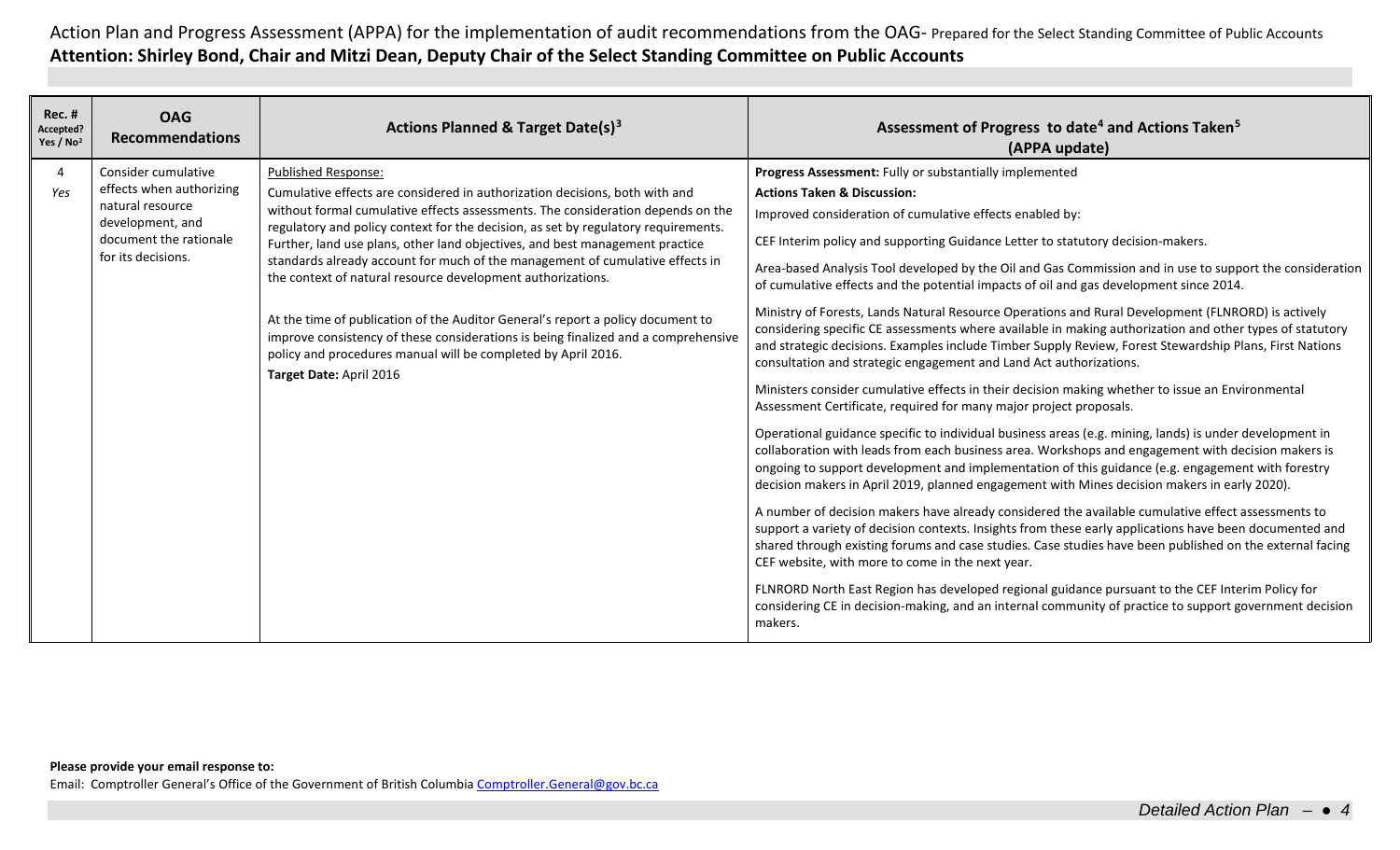| <b>Rec. #</b><br>Accepted?<br>Yes / No <sup>2</sup> | <b>OAG</b><br><b>Recommendations</b>                                                                                                                                                                     | Actions Planned & Target Date(s) <sup>3</sup>                                                                                                                                                                                                                                                                                                                                                                                                                                                                                                                                                                                                                                                                                                                                                                                           | Assessment of Progress to date <sup>4</sup> and Actions Taken <sup>5</sup><br>(APPA update)                                                                                                                                                                                                                                                                                                                                                                                                                                                                                                                                                                                                                                                                                                                                                                                                                                            |
|-----------------------------------------------------|----------------------------------------------------------------------------------------------------------------------------------------------------------------------------------------------------------|-----------------------------------------------------------------------------------------------------------------------------------------------------------------------------------------------------------------------------------------------------------------------------------------------------------------------------------------------------------------------------------------------------------------------------------------------------------------------------------------------------------------------------------------------------------------------------------------------------------------------------------------------------------------------------------------------------------------------------------------------------------------------------------------------------------------------------------------|----------------------------------------------------------------------------------------------------------------------------------------------------------------------------------------------------------------------------------------------------------------------------------------------------------------------------------------------------------------------------------------------------------------------------------------------------------------------------------------------------------------------------------------------------------------------------------------------------------------------------------------------------------------------------------------------------------------------------------------------------------------------------------------------------------------------------------------------------------------------------------------------------------------------------------------|
| כ<br>Yes                                            | Establish and/or update,<br>as the foundation for<br>cumulative effects<br>management, values that<br>are important for the<br>province to sustain, and<br>the acceptable conditions<br>for those values | <b>Published Response:</b><br>An initial set of values have been selected as part of the Phase 1 Cumulative Effects<br>Framework Implementation Plan. They were selected based on their relevance<br>throughout the province, their importance to First Nations' interests and rights, the<br>availability of data to support development of assessment methods, and their<br>establishment in existing legal or policy objectives. The first suite of provincial<br>assessments for forest biodiversity (old forest and seral stage distribution), aquatic<br>ecosystems, grizzly bear and moose are scheduled for completion by summer to<br>mid-fall 2015.<br>Acceptable conditions for these values are defined by existing objectives through<br>legislation, land use plans, and policy, not defined through a cumulative effects | <b>Progress Assessment:</b> Fully or substantially implemented<br><b>Actions Taken &amp; Discussion:</b><br>Criteria for value identification defined in Interim CEF Policy and five initial provincial values have been<br>confirmed.<br>External review for assessment protocols completed for first five provincial values - Old Forest, Aquatic<br>Ecosystems, Grizzly Bear, Moose and Forest Biodiversity. Protocols have been approved by NRS ADMs for<br>the first four values. Assessment results have been produced and are being used to develop current<br>condition reports for the first four values.<br>Approval by NRS ADMs for the fifth provincial CE value, Forest Biodiversity, is pending.<br>Regional values such as Elk, Northern Goshawk and Bighorn sheep have also been identified and assessed<br>by some regions, informed by government to government agreements with First Nations and Land Use<br>Plans. |
|                                                     |                                                                                                                                                                                                          | assessment.<br>Target Date: Summer to mid-fall 2015.                                                                                                                                                                                                                                                                                                                                                                                                                                                                                                                                                                                                                                                                                                                                                                                    |                                                                                                                                                                                                                                                                                                                                                                                                                                                                                                                                                                                                                                                                                                                                                                                                                                                                                                                                        |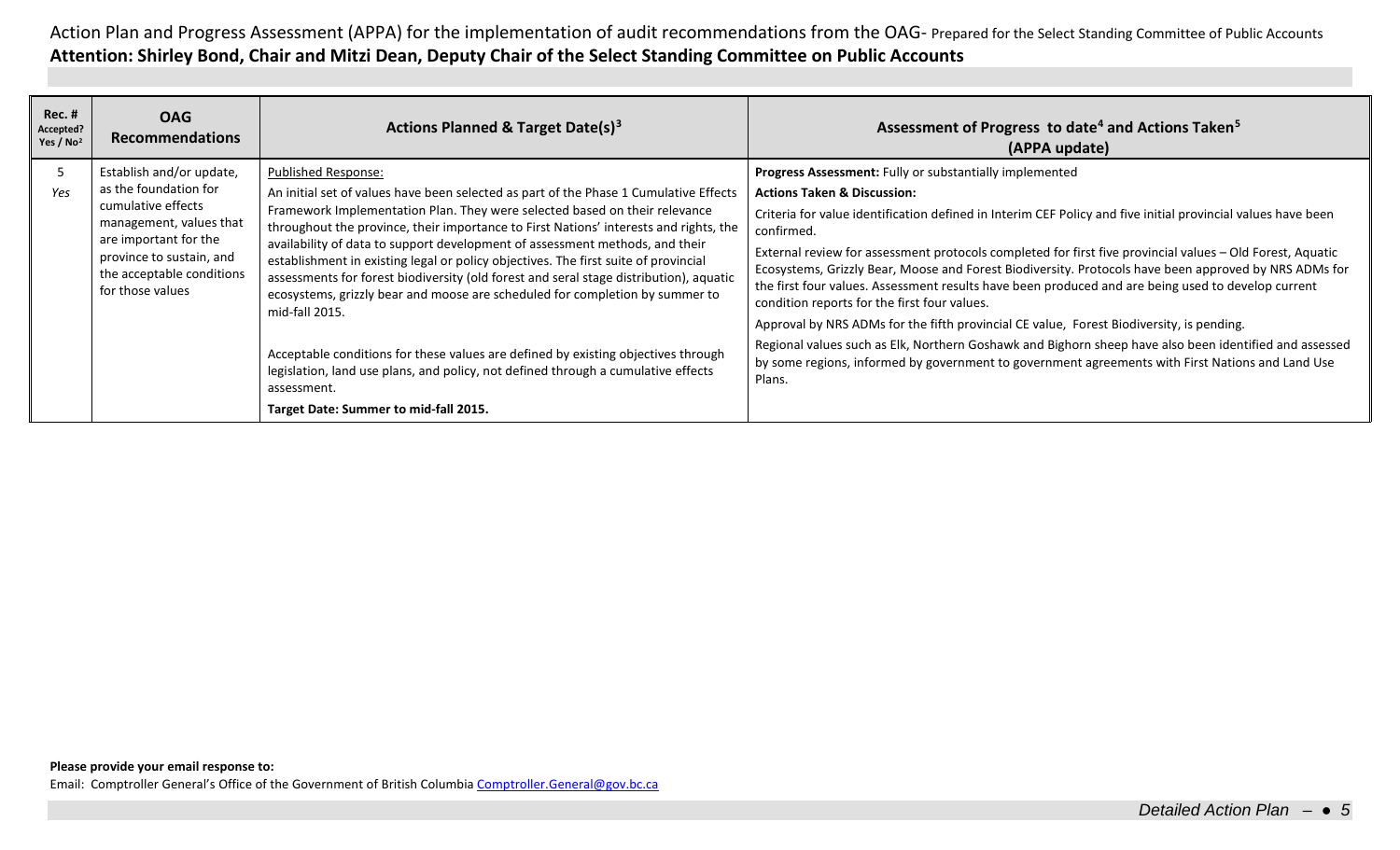| <b>Rec. #</b><br>Accepted?<br>Yes / No <sup>2</sup> | <b>OAG</b><br><b>Recommendations</b>                                                             | Actions Planned & Target Date(s) <sup>3</sup>                                                                                                                                                                                                                                                                               | Assessment of Progress to date <sup>4</sup> and Actions Taken <sup>5</sup><br>(APPA update)                                                                                                                                                                                                                                                                                                                                                                                                                                                                                                                                                                                                                                                                                                                                                                                                                                                                                                                                                                                                                                                                                                                                                                                                                                                                                                                                                                                                                                                                                                                                                                                                                                                                                                                                                                                                                                                                                                                                                                                                                                                                                                                                                                                                                                                                                                                                                                                                                                                                                                                                                                            |
|-----------------------------------------------------|--------------------------------------------------------------------------------------------------|-----------------------------------------------------------------------------------------------------------------------------------------------------------------------------------------------------------------------------------------------------------------------------------------------------------------------------|------------------------------------------------------------------------------------------------------------------------------------------------------------------------------------------------------------------------------------------------------------------------------------------------------------------------------------------------------------------------------------------------------------------------------------------------------------------------------------------------------------------------------------------------------------------------------------------------------------------------------------------------------------------------------------------------------------------------------------------------------------------------------------------------------------------------------------------------------------------------------------------------------------------------------------------------------------------------------------------------------------------------------------------------------------------------------------------------------------------------------------------------------------------------------------------------------------------------------------------------------------------------------------------------------------------------------------------------------------------------------------------------------------------------------------------------------------------------------------------------------------------------------------------------------------------------------------------------------------------------------------------------------------------------------------------------------------------------------------------------------------------------------------------------------------------------------------------------------------------------------------------------------------------------------------------------------------------------------------------------------------------------------------------------------------------------------------------------------------------------------------------------------------------------------------------------------------------------------------------------------------------------------------------------------------------------------------------------------------------------------------------------------------------------------------------------------------------------------------------------------------------------------------------------------------------------------------------------------------------------------------------------------------------------|
| 6<br>Yes                                            | Monitor the condition of<br>values and make that<br>information available to<br>decision-makers. | Published Response:<br>Monitoring condition and tracking condition of a value is a key principle of the<br>Cumulative Effects Framework. Assessments of condition will be regularly updated<br>and reviewed by regional interagency management committees to consider any<br>emerging risks.<br><b>Target Date: Ongoing</b> | Progress Assessment: Alternative action taken<br><b>Actions Taken &amp; Discussion:</b><br>In addition to monitoring value condition through the CEF assessments, monitoring is an important ongoing<br>aspect of many programs including the Forest and Range Evaluation Program (FREP).<br>In March 2018 the Cumulative Effects Program and Forest and Range Evaluation Program were brought<br>together within the Resource Planning and Assessment Branch (RPAB). These programs now sit as part of a<br>combined Cumulative Effects and Integrated Monitoring section within RPAB and Resource Stewardship<br>Division in FLNRORD.<br>Over 100 FREP extension documents have already been produced. 34 FREP Multiple Resource Value<br>Assessment Reports have already been published. Integrated Monitoring and Assessment Reports, a<br>collation of available FREP, CE and other monitoring results from across the natural resource agencies are<br>also underway for a number of TSAs and First Nation territories across the province. Integrated Monitoring<br>and Assessment reports have been completed and published for the Wet'suwet'en Hereditary Territory,<br>Peace Natural Resource Distirct and the Merritt TSA. Further, reports are in development for the Lake<br>Babine Nation territory, Sunshine Coast Natural Resource District, Quesnel Natural Resource District,<br>Skeena Environmental Stewardship Initiative area and the North Island Natural Resource District.<br>The target audience for all of these documents include resource management practitioners and decision<br>makers. Outreach to forest licensees by FREP provincially and by CE in the Cariboo, Merritt, and Elk Valley<br>assessment areas has been provided in making data fully available to assist in their resource management<br>decision making.<br>For cumulative effects assessments, regional validation of provincial value assessment results is underway<br>or complete, and Current Condition reports are being developed to report out on those results. Cumulative<br>Effects Assessment and Management Reports are currently publicly available for the Howe Sound, Cariboo<br>Region, Merrit and Elk Valley Cumulative Effects pilot areas, these reports have been provided to decision<br>makers and stakeholders in the area. The current condition report for grizzly bear in the NE is also<br>available, and reports for other values and regions are in development. Regional modifications of provincial<br>assessment protocols may be taken into account based on collaboration or engagement with First Nations<br>and stakeholders. |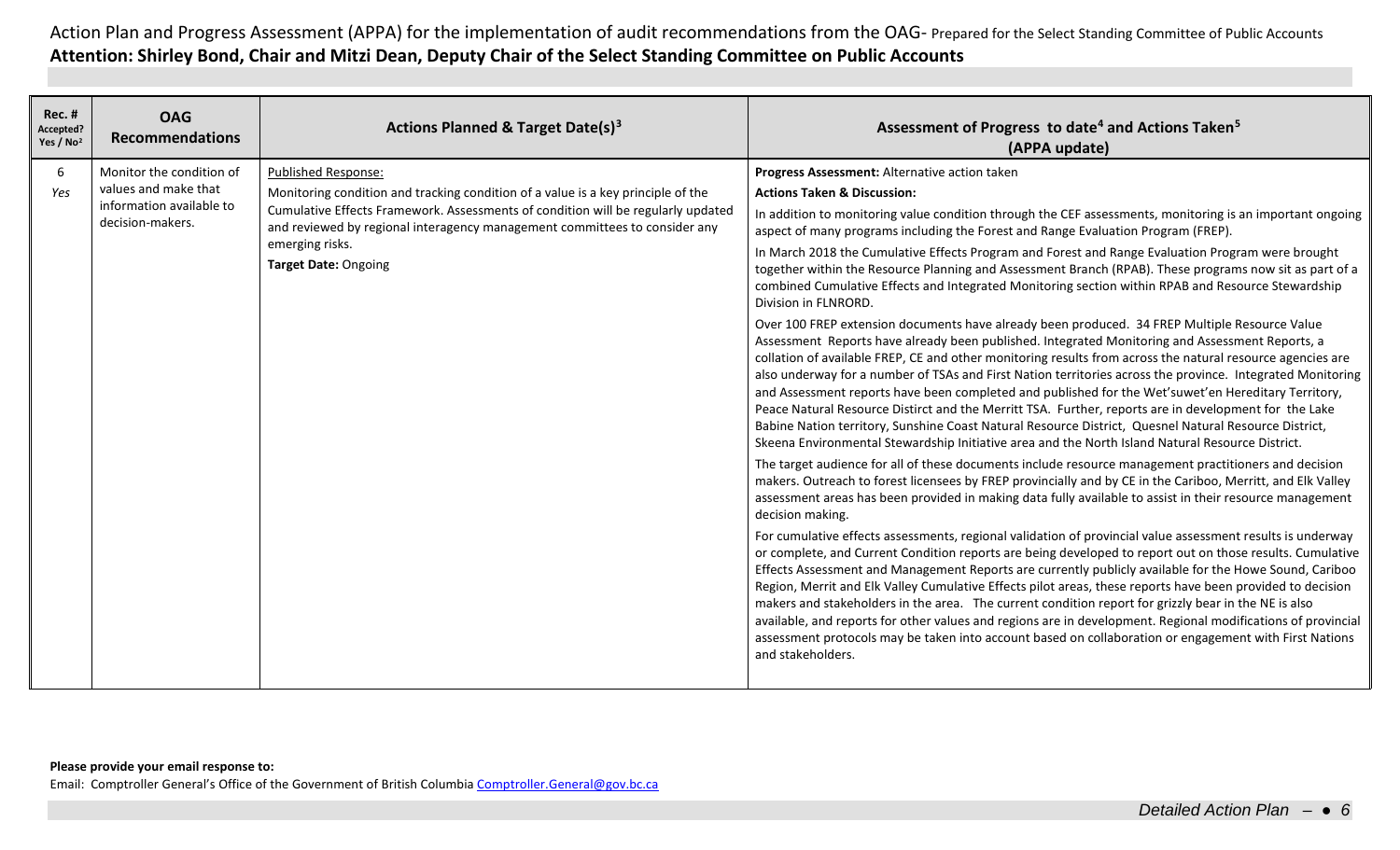| $Rec.$ #<br>Accepted?<br>Yes / No <sup>2</sup> | <b>OAG</b><br><b>Recommendations</b>                                                                                                                                                                                      | Actions Planned & Target Date(s) <sup>3</sup>                                                                                                                                                                                                                                                                                                                                                                                                                                                                                                                                                                                                                                                                                                                                                                                                                                                                                                                                                                                   | Assessment of Progress to date <sup>4</sup> and Actions Taken <sup>5</sup><br>(APPA update)                                                                                                                                                                                                                                                                                                                                                                                                                                                                                                                                                                                                                                                                                                                                                                                                                                                                                                                                                                                                                                                                                                                                                                                                                                                                                                                                                                                                                                                                                                                                                                         |
|------------------------------------------------|---------------------------------------------------------------------------------------------------------------------------------------------------------------------------------------------------------------------------|---------------------------------------------------------------------------------------------------------------------------------------------------------------------------------------------------------------------------------------------------------------------------------------------------------------------------------------------------------------------------------------------------------------------------------------------------------------------------------------------------------------------------------------------------------------------------------------------------------------------------------------------------------------------------------------------------------------------------------------------------------------------------------------------------------------------------------------------------------------------------------------------------------------------------------------------------------------------------------------------------------------------------------|---------------------------------------------------------------------------------------------------------------------------------------------------------------------------------------------------------------------------------------------------------------------------------------------------------------------------------------------------------------------------------------------------------------------------------------------------------------------------------------------------------------------------------------------------------------------------------------------------------------------------------------------------------------------------------------------------------------------------------------------------------------------------------------------------------------------------------------------------------------------------------------------------------------------------------------------------------------------------------------------------------------------------------------------------------------------------------------------------------------------------------------------------------------------------------------------------------------------------------------------------------------------------------------------------------------------------------------------------------------------------------------------------------------------------------------------------------------------------------------------------------------------------------------------------------------------------------------------------------------------------------------------------------------------|
| $\overline{7}$<br>Yes                          | Establish how assessments<br>resulting from the<br><b>Cumulative Effects</b><br>Framework will be used to<br>inform and support<br>natural resource<br>development decisions by<br>ministries in all resource<br>sectors. | <b>Published Response:</b><br>As part of comprehensive policy and procedures being developed, a cross-sector<br>government committee will review the cumulative effects assessment results and<br>may develop recommendations that support:<br>· Operational-level decisions: (e.g., potential permit conditions that are<br>consistently considered across the natural resource sector to mitigate risks to<br>values, consistent consideration of assessment results for coordinated operationa<br>plans, site-specific assessment of condition of value and proposed mitigation).<br>• Strategic-level decisions: (e.g., government to government agreements; resource<br>plans; special designation or objectives; priorities for research, inventory, or<br>monitoring)<br>• Impact assessment of Aboriginal and Treaty Rights: (e.g., current and potential<br>future condition of the values as a factor in the assessment within the consultation<br>and accommodation process or agreements)<br>Target Date: Fall 2015 | Progress Assessment: Partially implemented<br><b>Actions Taken &amp; Discussion:</b><br>Interim CEF policy completed. Roles and responsibilities for regional, cross-sector cumulative effects<br>management committees are identified in the Interim policy.<br>Initial round of engagement on discussion paper "Towards the development of cumulative effects<br>management procedures" completed in June 2016.<br>A communication bulletin was issued to support integration of regional-scale cumulative effects<br>assessment into existing project-scale cumulative effects assessment required as a part of the<br>Environmental Assessment Act. This is currently being updated to reflect the Environmental Assessment<br>Act 2018.<br>Operational guidance specific to individual business areas (e.g. mining, lands) is in development in<br>collaboration with leads from each business area . Workshops and engagement with decision makers are<br>ongoing to support development and implementation of this guidance (e.g. engagement with forestry<br>decision makers in April 2019, planned engagement with Mines decision makers in early 2020).<br>FLNR North East Region has developed regional guidance pursuant to the CEF Interim Policy for considering<br>CE in decision-making, and an internal community of practice to support decision makers has been<br>established.<br>CEF protocols and assessments are being used to support work by the Environmental Stewardship Initiative<br>tables in the North Area. CEF assessments will also be used to support strategic level decision making at<br>Modernized Land Use Planning tables. |
| 8<br>Yes                                       | Annually report to the<br>Legislative Assembly on<br>progress in implementing<br>the Cumulative Effects<br>Framework, and how risks<br>are being managed to<br>ensure its successful<br>implementation                    | <b>Published Response:</b><br>The ministry is already reporting to the Environment and Land Use Committee on a<br>biannual basis.<br><b>Target Date: Ongoing</b>                                                                                                                                                                                                                                                                                                                                                                                                                                                                                                                                                                                                                                                                                                                                                                                                                                                                | Progress Assessment: Fully or substantially implemented<br><b>Actions Taken &amp; Discussion:</b><br>Progress reports provided to Environment and Land Use Cabinet Committee (last report, April 2016).<br>Future reports will also be provided to DMCNR as part of evaluation of Interim CEF Policy.                                                                                                                                                                                                                                                                                                                                                                                                                                                                                                                                                                                                                                                                                                                                                                                                                                                                                                                                                                                                                                                                                                                                                                                                                                                                                                                                                               |